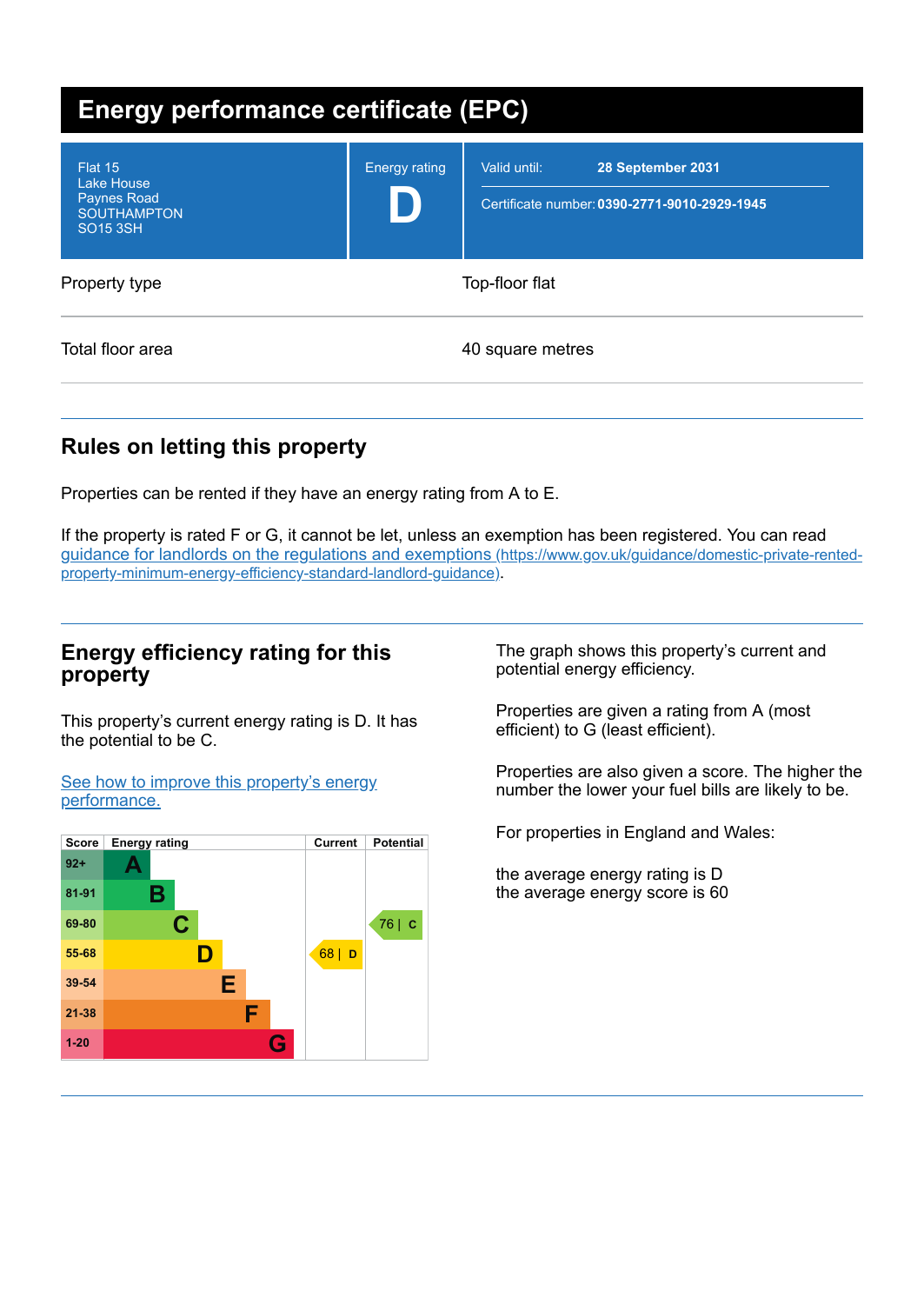## **Breakdown of property's energy performance**

This section shows the energy performance for features of this property. The assessment does not consider the condition of a feature and how well it is working.

Each feature is assessed as one of the following:

- very good (most efficient)
- good
- average
- poor
- very poor (least efficient)

When the description says "assumed", it means that the feature could not be inspected and an assumption has been made based on the property's age and type.

| <b>Feature</b>       | <b>Description</b>                         | Rating    |
|----------------------|--------------------------------------------|-----------|
| Wall                 | Cavity wall, as built, insulated (assumed) | Good      |
| Roof                 | Pitched, 100 mm loft insulation            | Average   |
| Window               | Fully double glazed                        | Average   |
| Main heating         | Electric storage heaters                   | Average   |
| Main heating control | Manual charge control                      | Poor      |
| Hot water            | Electric instantaneous at point of use     | Very poor |
| Lighting             | Low energy lighting in all fixed outlets   | Very good |
| Floor                | (another dwelling below)                   | N/A       |
| Secondary heating    | Room heaters, electric                     | N/A       |

#### **Primary energy use**

The primary energy use for this property per year is 321 kilowatt hours per square metre (kWh/m2).

| <b>Environmental impact of this</b><br>property                                                                                                                                                        |                             | This property's potential<br>production                                                                                                                       | 1.5 tonnes of CO2 |
|--------------------------------------------------------------------------------------------------------------------------------------------------------------------------------------------------------|-----------------------------|---------------------------------------------------------------------------------------------------------------------------------------------------------------|-------------------|
| One of the biggest contributors to climate<br>change is carbon dioxide (CO2). The energy<br>used for heating, lighting and power in our<br>homes produces over a quarter of the UK's CO2<br>emissions. |                             | By making the recommended changes, you<br>could reduce this property's CO2 emissions by<br>0.7 tonnes per year. This will help to protect the<br>environment. |                   |
| An average household<br>produces                                                                                                                                                                       | 6 tonnes of CO <sub>2</sub> | Environmental impact ratings are based on<br>assumptions about average occupancy and                                                                          |                   |
| This property produces                                                                                                                                                                                 | 2.2 tonnes of CO2           | energy use. They may not reflect how energy is<br>consumed by the people living at the property.                                                              |                   |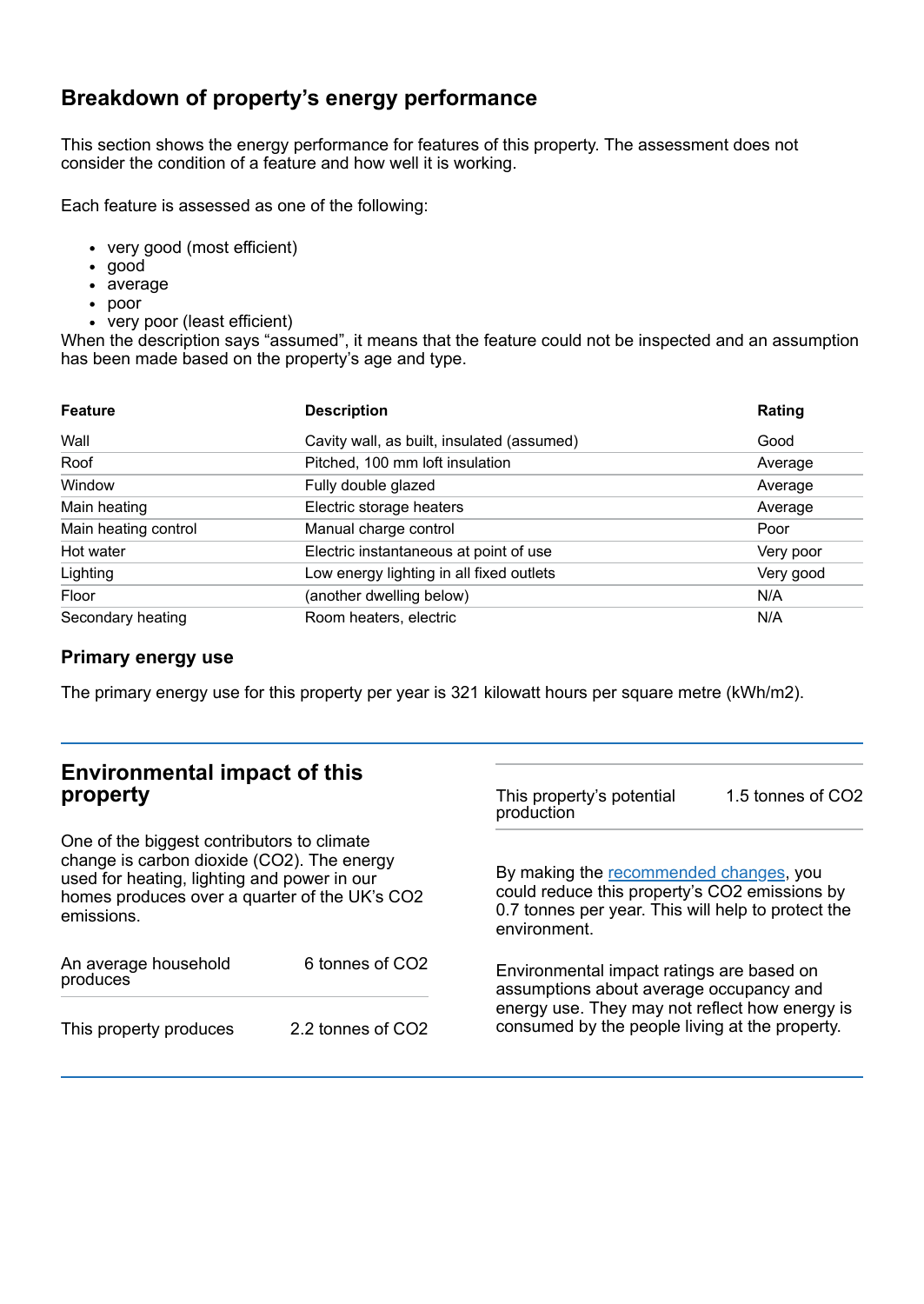# <span id="page-2-0"></span>**How to improve this property's energy performance**

Making any of the recommended changes will improve this property's energy efficiency.

If you make all of the recommended changes, this will improve the property's energy rating and score from D (68) to C (76).

| Recommendation                         | <b>Typical installation cost</b> | <b>Typical yearly saving</b> |
|----------------------------------------|----------------------------------|------------------------------|
| 1. Increase loft insulation to 270 mm  | £100 - £350                      | £61                          |
| 2. High heat retention storage heaters | £800 - £1,200                    | £60                          |
| 3. High performance external doors     | £1,000                           | £27                          |

#### **Paying for energy improvements**

Find energy grants and ways to save energy in your home. [\(https://www.gov.uk/improve-energy-efficiency\)](https://www.gov.uk/improve-energy-efficiency)

| <b>Estimated energy use and</b> |  |
|---------------------------------|--|
| potential savings               |  |

| Estimated yearly energy<br>cost for this property | £577 |
|---------------------------------------------------|------|
| Potential saving                                  | £147 |

The estimated cost shows how much the average household would spend in this property for heating, lighting and hot water. It is not based on how energy is used by the people living at the property.

The estimated saving is based on making all of the [recommendations](#page-2-0) in how to improve this property's energy performance.

For advice on how to reduce your energy bills visit Simple Energy Advice [\(https://www.simpleenergyadvice.org.uk/\)](https://www.simpleenergyadvice.org.uk/).

**Heating use in this property**

Heating a property usually makes up the majority of energy costs.

| Estimated energy used to heat this property |                                                                                                                                                        |
|---------------------------------------------|--------------------------------------------------------------------------------------------------------------------------------------------------------|
| Space heating                               | 3063 kWh per year                                                                                                                                      |
| Water heating                               | 955 kWh per year                                                                                                                                       |
| insulation                                  | Potential energy savings by installing                                                                                                                 |
| Type of insulation                          | Amount of energy saved                                                                                                                                 |
| Loft insulation                             | 557 kWh per year                                                                                                                                       |
|                                             | You might be able to receive Renewable Heat<br>Incentive payments (https://www.gov.uk/domestic-<br>renewable-heat-incentive). This will help to reduce |

heating system with one that generates renewable heat. The estimated energy required for space and water heating will form the basis of the payments.